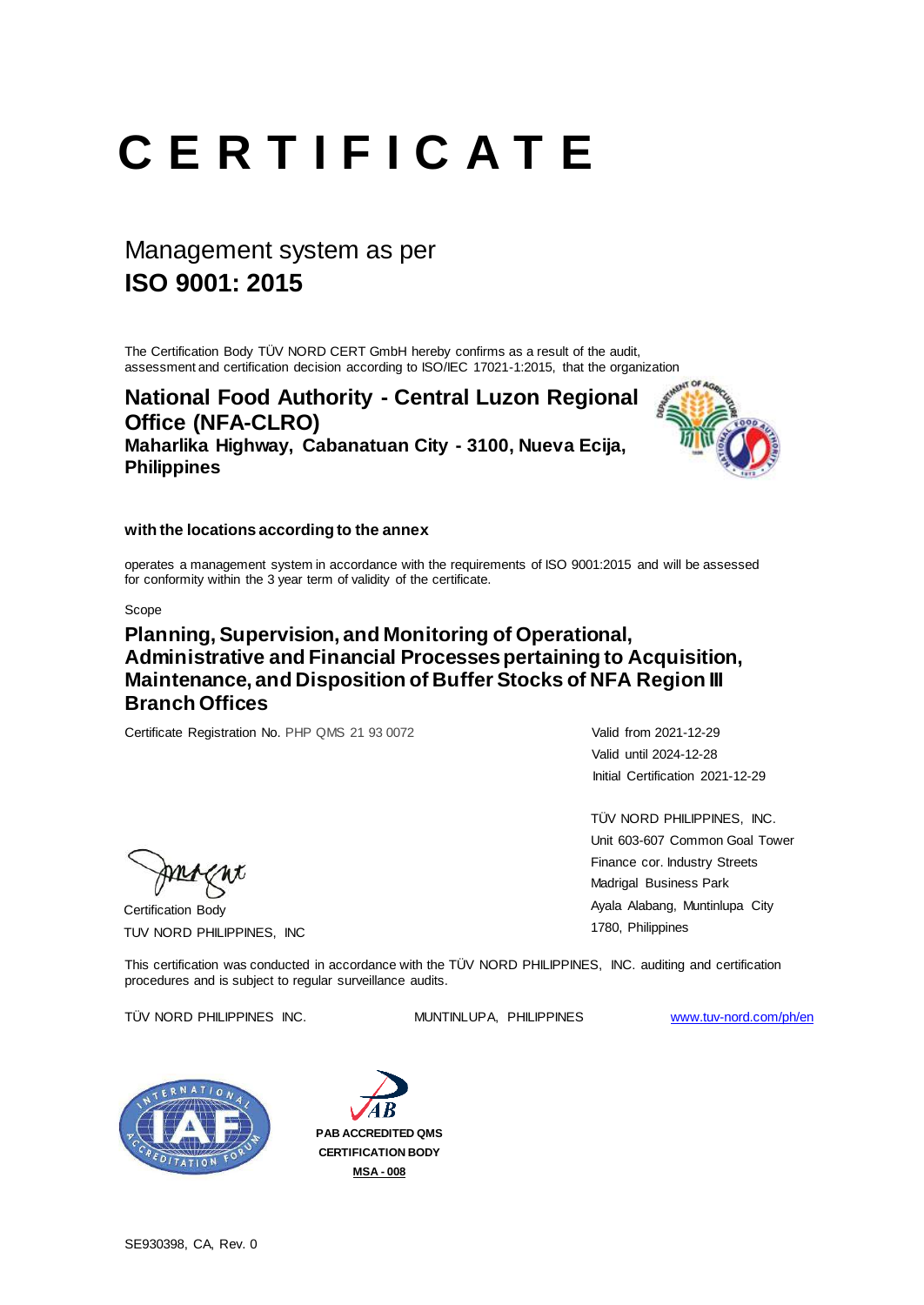Certification Body TUV NORD PHILIPPINES, INC

# **A N N E X**

| <b>Certificate Registration No.</b> | Location                                                                                              | <b>Scope</b>                                                         |
|-------------------------------------|-------------------------------------------------------------------------------------------------------|----------------------------------------------------------------------|
| PHP QMS 21 93 0072-001              | NFA Nueva Ecija Branch Office (NFA-NEBO)<br>Maharlika Highway, Cabanatuan City - 3100,<br>Nueva Ecija | Acquisition, Maintenance, and<br><b>Disposition of Buffer Stocks</b> |
| PHP QMS 21 93 0072-002              | NFA Tarlac Branch Office (NFA-TBO)<br>McArthur Highway, Barangay Aguso, Tarlac<br>City                | Acquisition, Maintenance, and<br>Disposition of Buffer Stocks        |

## **to Certificate Registration No. PHP QMS 21 93 0072 ISO 9001 : 2015**

This certification was conducted in accordance with the TÜV NORD PHILIPPINES, INC. auditing and certification procedures and is subject to regular surveillance audits.

### TÜV NORD PHILIPPINES INC. MUNTINLUPA, PHILIPPINES www.tuv-nord.com/ph/en



SE930398, CA, Rev. 0

## **National Food Authority - Central Luzon Regional Office (NFA-CLRO)**

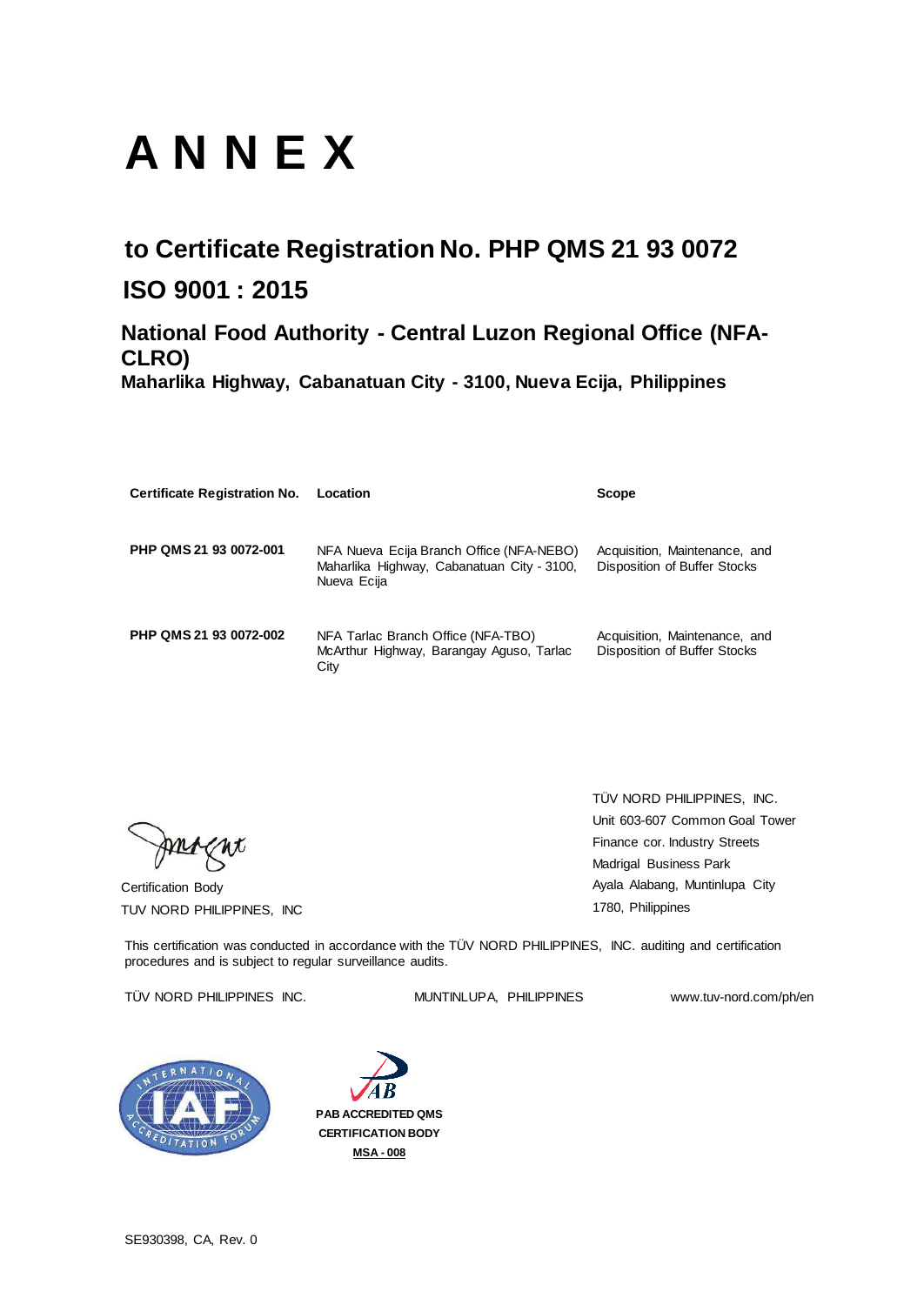Certification Body TUV NORD PHILIPPINES, INC

# **A N N E X**

| <b>Certificate Registration No.</b> | Location                                                                           | <b>Scope</b>                                                         |
|-------------------------------------|------------------------------------------------------------------------------------|----------------------------------------------------------------------|
| PHP QMS 21 93 0072-003              | Warehouse 1<br>NFA-NEBO, Maharlika Highway, Cabanatuan<br>City - 3100, Nueva Ecija | Acquisition, Maintenance, and<br>Disposition of Buffer Stocks        |
| PHP QMS 21 93 0072-004              | Warehouse 3<br>NFA-NEBO, Maharlika Highway, Cabanatuan<br>City - 3100, Nueva Ecija | Acquisition, Maintenance, and<br><b>Disposition of Buffer Stocks</b> |

## **to Certificate Registration No. PHP QMS 21 93 0072 ISO 9001 : 2015**

This certification was conducted in accordance with the TÜV NORD PHILIPPINES, INC. auditing and certification procedures and is subject to regular surveillance audits.

### TÜV NORD PHILIPPINES INC. MUNTINLUPA, PHILIPPINES www.tuv-nord.com/ph/en



SE930398, CA, Rev. 0

## **National Food Authority - Central Luzon Regional Office (NFA-CLRO)**

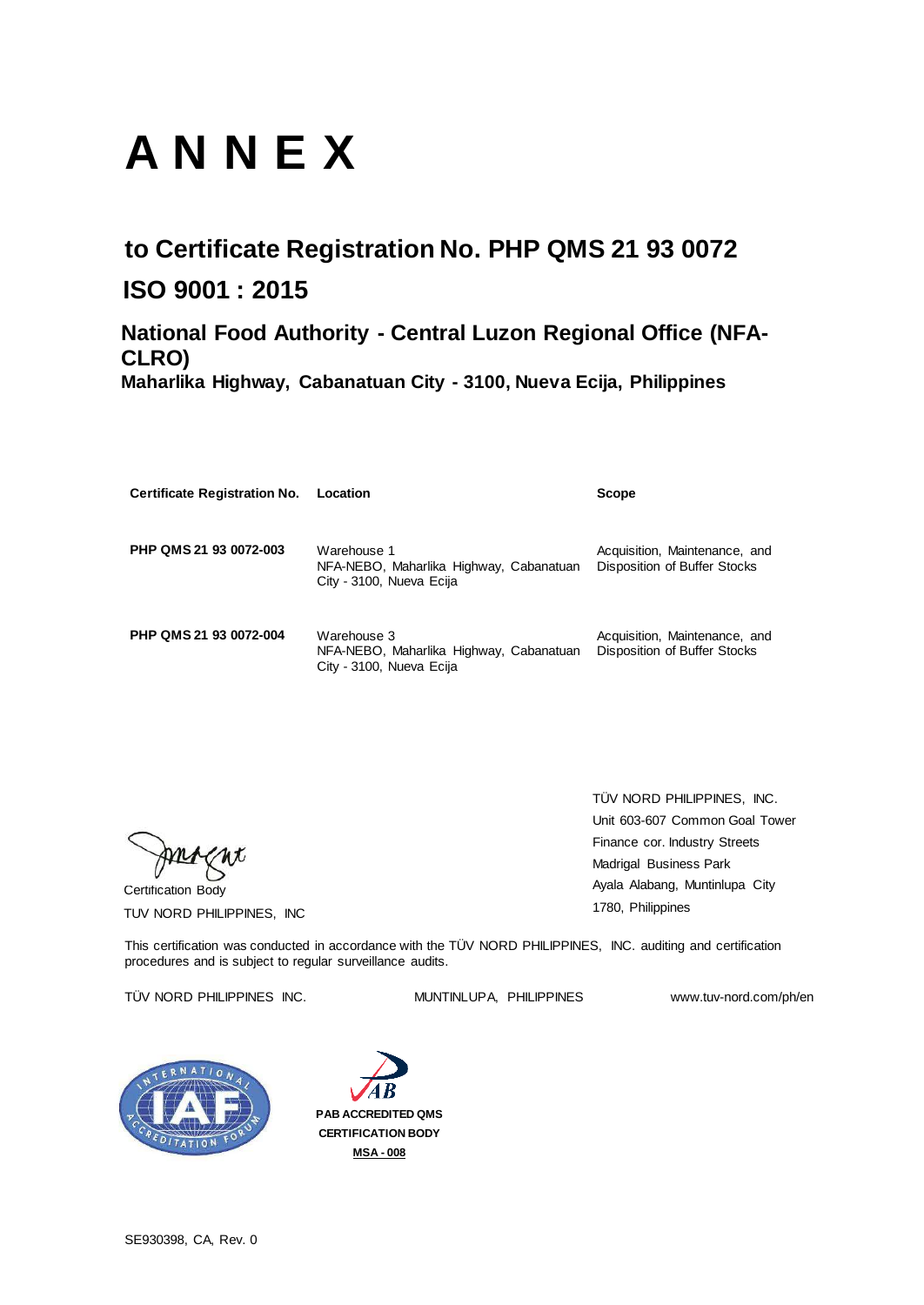Certification Body TUV NORD PHILIPPINES, INC

# **A N N E X**

| <b>Certificate Registration No.</b> | Location                                                                            | <b>Scope</b>                                                  |
|-------------------------------------|-------------------------------------------------------------------------------------|---------------------------------------------------------------|
| PHP QMS 21 93 0072-005              | Warehouse 11<br>NFA-NEBO, Maharlika Highway, Cabanatuan<br>City - 3100, Nueva Ecija | Acquisition, Maintenance, and<br>Disposition of Buffer Stocks |
| PHP QMS 21 93 0072-006              | Warehouse 12<br>NFA-NEBO, Maharlika Highway, Cabanatuan<br>City - 3100, Nueva Ecija | Acquisition, Maintenance, and<br>Disposition of Buffer Stocks |

## **to Certificate Registration No. PHP QMS 21 93 0072 ISO 9001 : 2015**

This certification was conducted in accordance with the TÜV NORD PHILIPPINES, INC. auditing and certification procedures and is subject to regular surveillance audits.

### TÜV NORD PHILIPPINES INC. MUNTINLUPA, PHILIPPINES www.tuv-nord.com/ph/en



SE930398, CA,Rev. 0

## **National Food Authority - Central Luzon Regional Office (NFA-CLRO)**

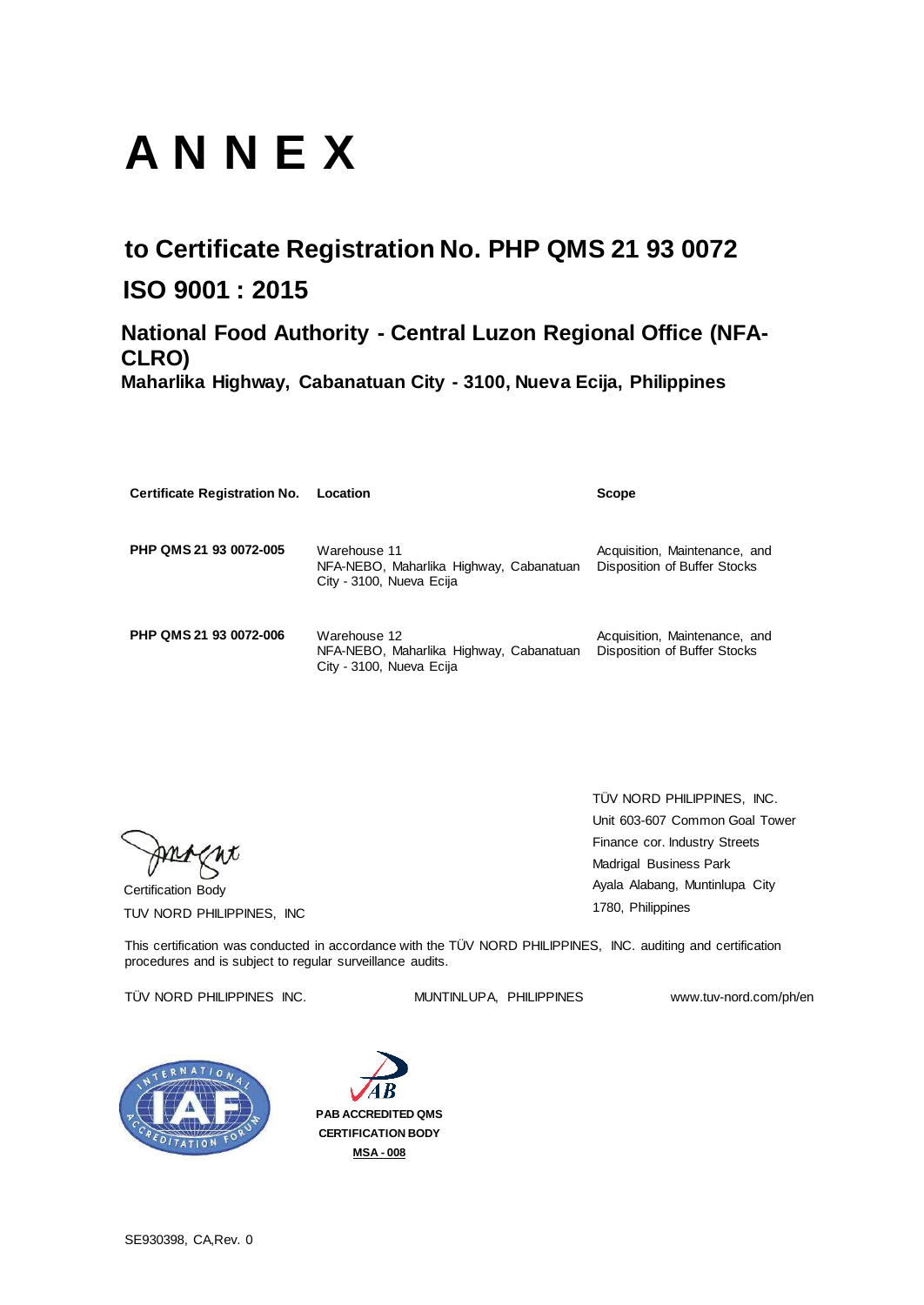Certification Body TUV NORD PHILIPPINES, INC

# **A N N E X**

| <b>Certificate Registration No.</b> | Location                                                                            | <b>Scope</b>                                                         |
|-------------------------------------|-------------------------------------------------------------------------------------|----------------------------------------------------------------------|
| PHP QMS 21 93 0072-007              | Warehouse 13<br>NFA-NEBO, Maharlika Highway, Cabanatuan<br>City - 3100, Nueva Ecija | Acquisition, Maintenance, and<br><b>Disposition of Buffer Stocks</b> |
| PHP QMS 21 93 0072-008              | Muñoz Warehouse<br>Poblacion, Science City of Muñoz- 3119,<br>Nueva Ecija           | Acquisition, Maintenance, and<br><b>Disposition of Buffer Stocks</b> |

## **to Certificate Registration No. PHP QMS 21 93 0072 ISO 9001 : 2015**

This certification was conducted in accordance with the TÜV NORD PHILIPPINES, INC. auditing and certification procedures and is subject to regular surveillance audits.

### TÜV NORD PHILIPPINES INC. MUNTINLUPA, PHILIPPINES www.tuv-nord.com/ph/en



SE930398, CA, Rev. 0

## **National Food Authority - Central Luzon Regional Office (NFA-CLRO)**

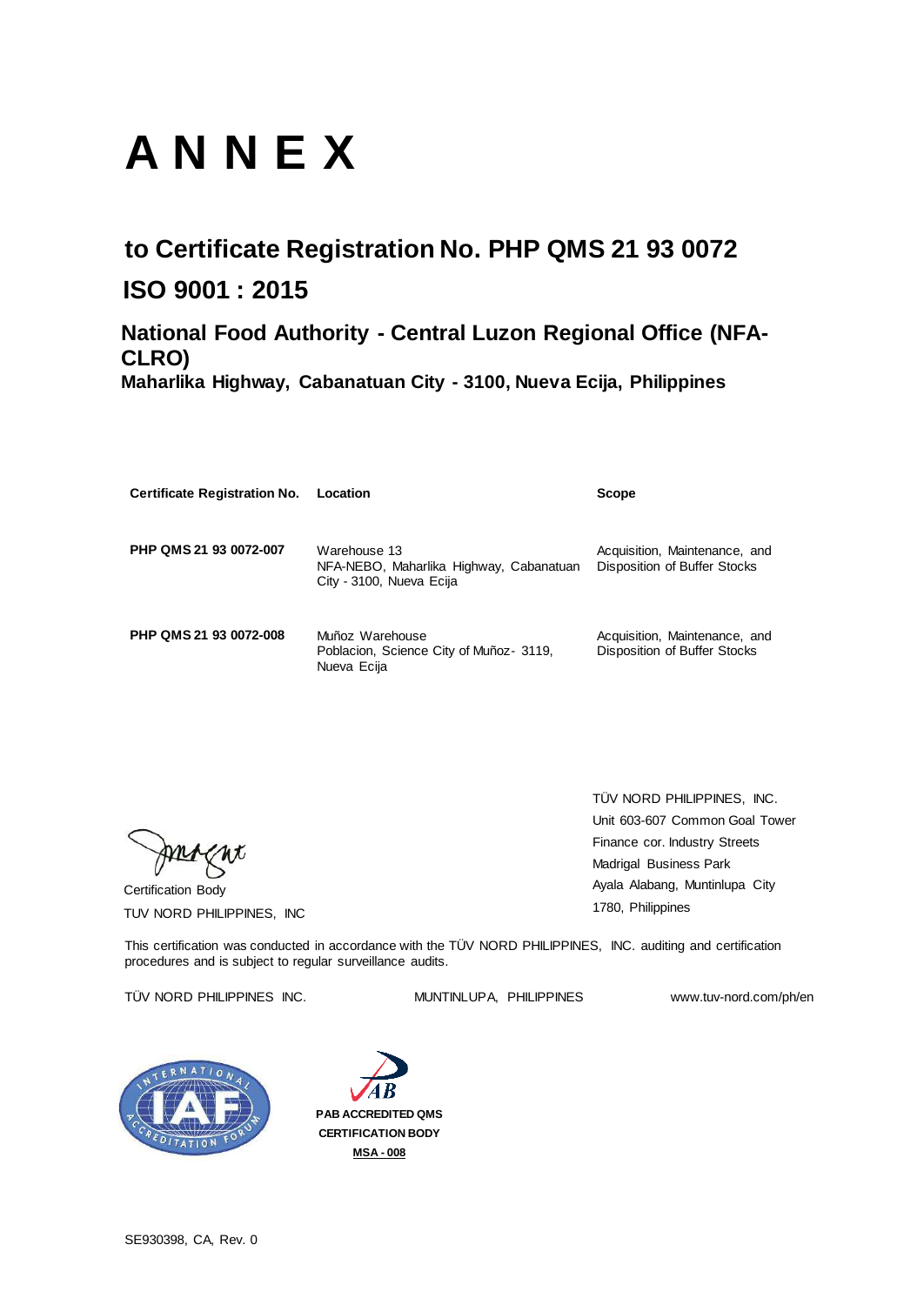Certification Body TUV NORD PHILIPPINES, INC

# **A N N E X**

| <b>Certificate Registration No.</b> | Location                                                                    | <b>Scope</b>                                                         |
|-------------------------------------|-----------------------------------------------------------------------------|----------------------------------------------------------------------|
| PHP QMS 21 93 0072-009              | Warehouse 1<br>NFA-TBO, McArthur Highway, Brgy Aguso -<br>2300, Tarlac City | Acquisition, Maintenance, and<br><b>Disposition of Buffer Stocks</b> |
| PHP QMS 21 93 0072-010              | Warehouse 2<br>NFA-TBO, McArthur Highway, Brgy Aguso -<br>2300, Tarlac City | Acquisition, Maintenance, and<br><b>Disposition of Buffer Stocks</b> |

## **to Certificate Registration No. PHP QMS 21 93 0072 ISO 9001 : 2015**

This certification was conducted in accordance with the TÜV NORD PHILIPPINES, INC. auditing and certification procedures and is subject to regular surveillance audits.

### TÜV NORD PHILIPPINES INC. MUNTINLUPA, PHILIPPINES www.tuv-nord.com/ph/en



SE930398, CA, Rev. 0

## **National Food Authority - Central Luzon Regional Office (NFA-CLRO)**

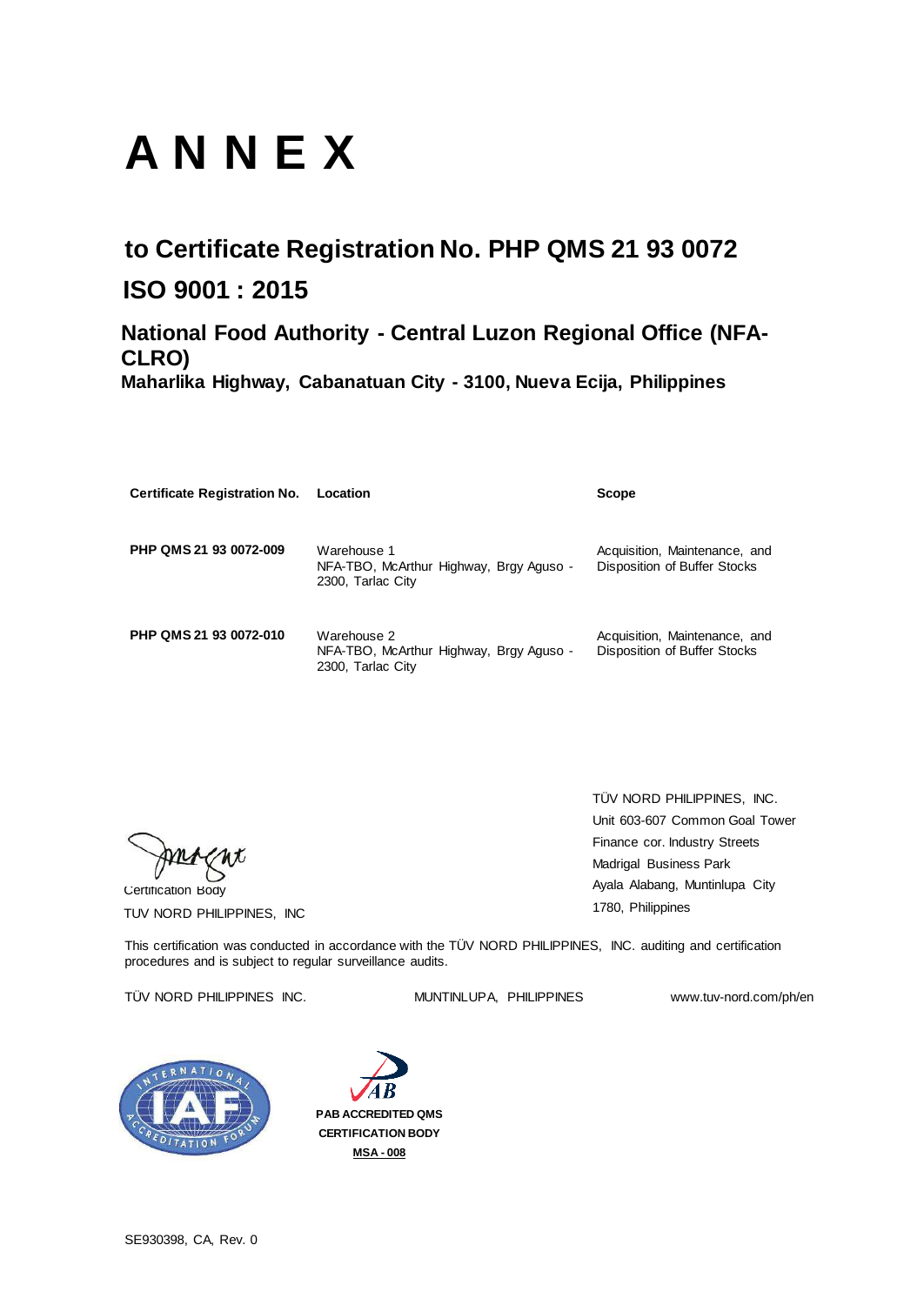Certification Body TUV NORD PHILIPPINES, INC

# **A N N E X**

| <b>Certificate Registration No.</b> | Location                                                                    | <b>Scope</b>                                                  |
|-------------------------------------|-----------------------------------------------------------------------------|---------------------------------------------------------------|
| PHP QMS 21 93 0072-011              | Warehouse 3<br>NFA-TBO, McArthur Highway, Brgy Aguso -<br>2300, Tarlac City | Acquisition, Maintenance, and<br>Disposition of Buffer Stocks |
| PHP QMS 21 93 0072-012              | Warehouse 5<br>NFA-TBO, McArthur Highway, Brgy Aguso -<br>2300, Tarlac City | Acquisition, Maintenance, and<br>Disposition of Buffer Stocks |

## **to Certificate Registration No. PHP QMS 21 93 0072 ISO 9001 : 2015**

This certification was conducted in accordance with the TÜV NORD PHILIPPINES, INC. auditing and certification procedures and is subject to regular surveillance audits.

### TÜV NORD PHILIPPINES INC. MUNTINLUPA, PHILIPPINES www.tuv-nord.com/ph/en



SE930398, CA, Rev. 0

## **National Food Authority - Central Luzon Regional Office (NFA-CLRO)**